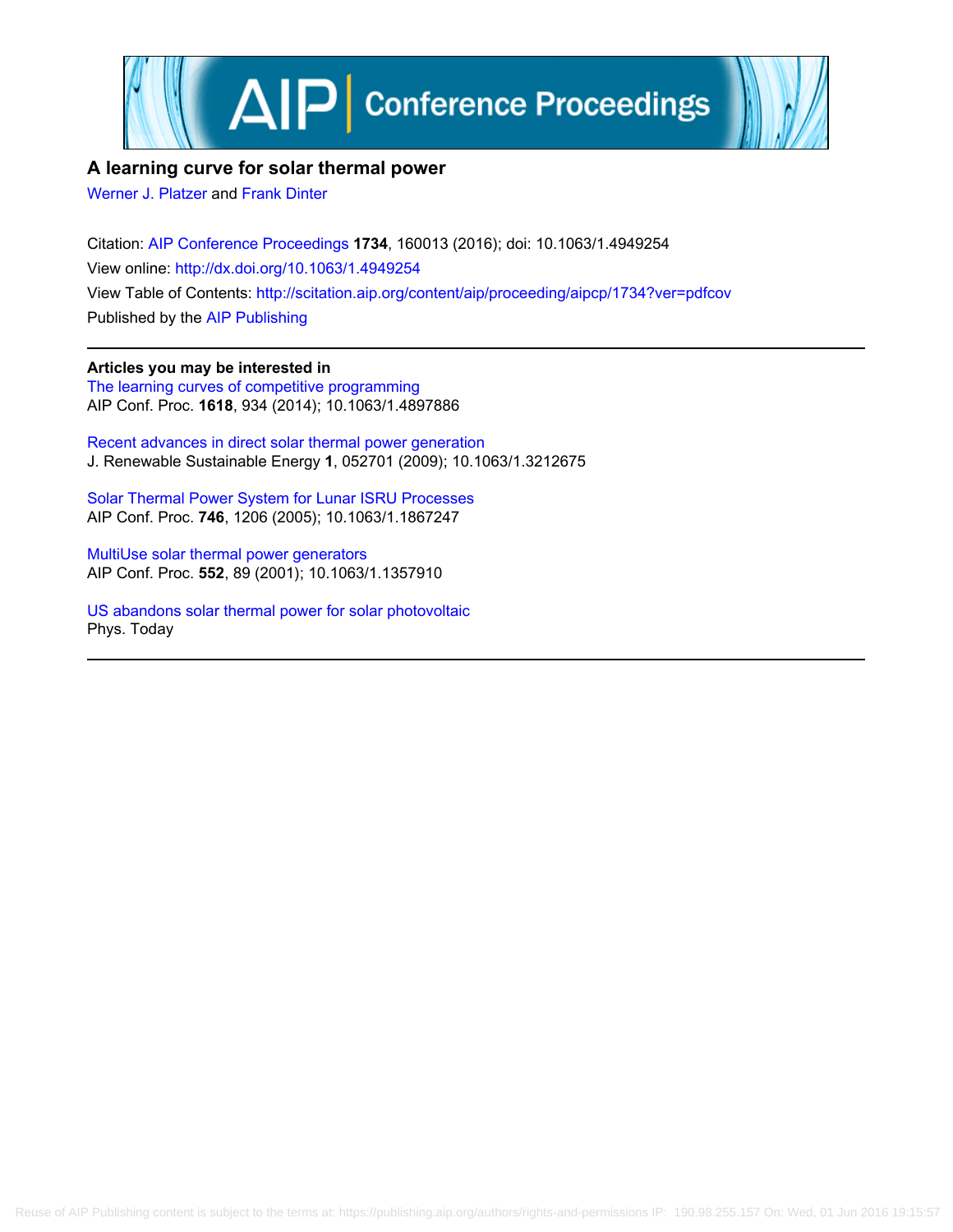# **A Learning Curve for Solar Thermal Power**

Werner J. Platzer<sup>1,a)</sup>, Frank Dinter<sup>2</sup>

<sup>1</sup> Dr, Director of Division Solar Thermal and Optics. Fraunhofer Institute for Solar Energy Systems, *Heidenhofstr. 2, D-79110 Freiburg, Germany, Tel. +49-761-4588 5982 2 Prof., Solar Thermal Energy Research Group (STERG), University of Stellenbosch, 7600 Stellenbosch, South Africa* 

<sup>a)</sup> Corresponding author: werner.platzer@ise.fraunhofer.de.

**Abstract.** Photovoltaics started its success story by predicting the cost degression depending on cumulated installed capacity. This so-called learning curve was published and used for predictions for PV modules first, then predictions of system cost decrease also were developed. This approach is less sensitive to political decisions and changing market situations than predictions on the time axis. Cost degression due to innovation, use of scaling effects, improved project management, standardised procedures including the search for better sites and optimization of project size are learning effects which can only be utilised when projects are developed. Therefore a presentation of CAPEX versus cumulated installed capacity is proposed in order to show the possible future advancement of the technology to politics and market. However from a wide range of publications on cost for CSP it is difficult to derive a learning curve. A logical cost structure for direct and indirect capital expenditure is needed as the basis for further analysis. Using derived reference cost for typical power plant configurations predictions of future cost have been derived. Only on the basis of that cost structure and the learning curve levelised cost of electricity for solar thermal power plants should be calculated for individual projects with different capacity factors in various locations.

### **INTRODUCTION**

It is important to convince decision makers that solar thermal electricity costs can substantially decrease in future. The competitive situation with conventional generation but also with other renewable generation as wind and PV is critical for the further development of the markets. Therefore a provocative argumentation is developed here.

Photovoltaics (PV) has been extremely successful in following a cost degression of modules and installed systems described by the so-called learning curve. However there are arguments that large scale mature technologies like heat engines do not show any cost degression with increasing markets. On the other side solar thermal flat plate collectors have proven to show a similar production cost reduction as PV modules with a learning rate of 22% [1]. Therefore we want to develop an approach using a simplified analysis of data to derive a learning curve for CSP technology. This will in turn help to give better estimates of future costs depending on the installation rate.

What is a "learning curve" which better should be called experience curve when it deals with cost reduction versus production numbers? It is an empirical law first described by Henderson [4], usually shown as doublelogarithmic linear function, which says that whenever the cumulated production doubles, the production cost is reduced by a certain percentage. What are the reasons for that? Which effects contribute to the cost degression? We may note the following:

- Labour efficiency (in production as well in project engineering)
- Automatization of production
- Standardization, specialization and methodological improvements
- Innovation and technology improvements
- More efficient use of materials and equipment
- Location specific effects

*SolarPACES 2015* AIP Conf. Proc. 1734, 160013-1–160013-8; doi: 10.1063/1.4949254 Published by AIP Publishing. 978-0-7354-1386-3/\$30.00

#### 160013-1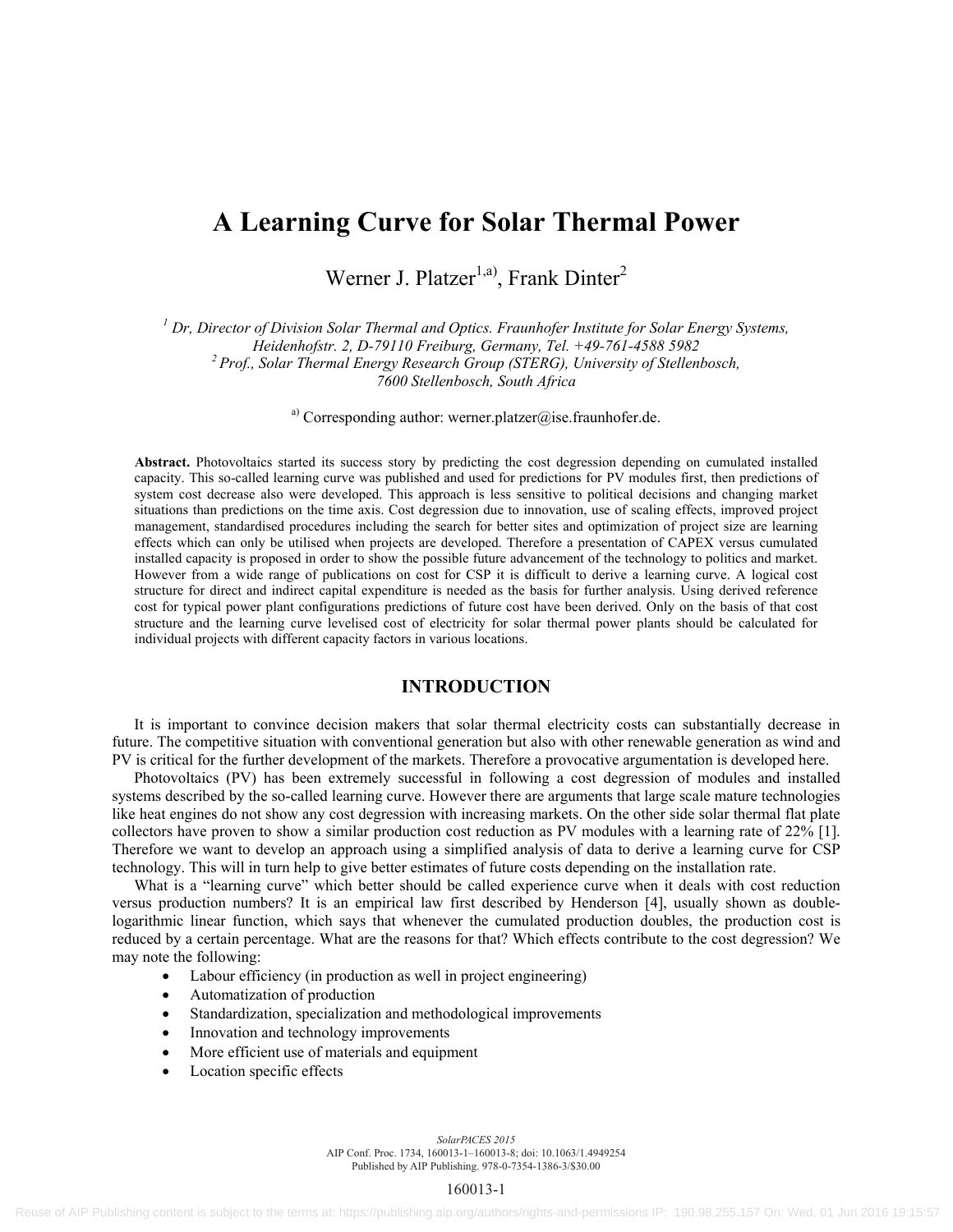Also the classical scaling effects are reflected in the experience curve. It is important to acknowledge that an "experience curve" for a technology may combine individual technological approaches when the whole industry is being described and not only the cost within one company. Moreover it is possible to analyse either the complete system or individual subsystems for example the solar thermal collector, the receiver part or the thermal energy storage (c.f. **FIGURE 1**).



**FIGURE 1:** Learning curve for flat-plate solar collectors [1] (Curve COL) and low temperature solar system costs (curve SYS) having different learning rates: SYS: 13% and COL: 22%

#### **DATA TREATMENT AND LEARNING CURVE**

Cost estimations and predictions for solar thermal power plants are extremely problematic, although a number of studies try to predict cost reduction (e.g. [2] ). This is due to a number of reasons:

- Cost information for real plants is very difficult to obtain
- Cost information is structured in different ways or not presented at all
- Many design factors like solar multiple, storage capacity and locations specific solar resource influence the overall cost
- Quoted cost of electricity LCOE is even more difficult to compare as country specific conditions and financing schemes influence this value extremely

Approximate cost information on total CAPEX very often is the only publicly available information on real projects e.g. from CSP Today [5].



**FIGURE 2:** Overall CAPEX information for parabolic trough 50 MW power plants from [5] plotted over start year of project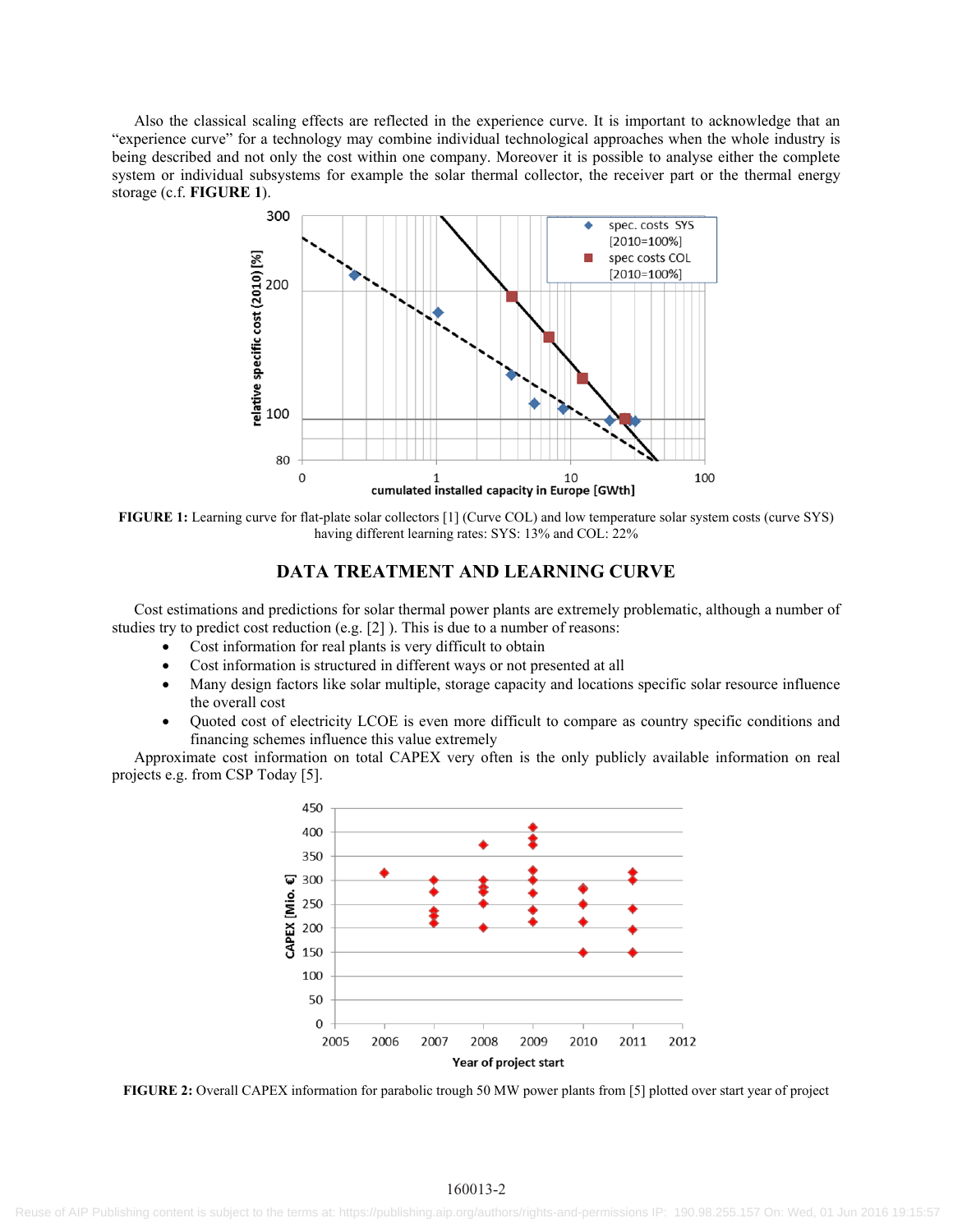We have retrieved and analysed data there only for the region of Spain, as this was the biggest market and rather similar configurations of parabolic trough plants with and without storage have been built there in the last years. As only CAPEX data were given, cost information on solar field or other parts of the complete project cannot be analysed directly. More than 40% of the projects include a TES with 7-8h storage capacity. As there is a large variation in the data , due to the fact that also different solar field sizes and storage are included (**FIGURE 2**), no clear trend of cost degression is visible. Only the lower limit of project cost shows such a trend over the years.

In order to extract information on the main cost categories an approach by Lovegrove [3] has been extended in a second step. Lovegrove used published relative cost breakdowns to see which cost categories were used, tried to attribute the different details to a cost structure with the following categories

- Concentrator field (excluding receiver and HTF)
- Receiver and HTF (including piping)
- Thermal storage
- Power block
- BOP and other

Analysing the numbers from both, parabolic trough and central receiver projects, Lovegrove produced synthesised estimate of fractional capital cost breakdown for 2011 CST plants of 100 MWe capacity with 5 hours of storage. For the analysis of the Spanish power plant data we wanted to be more specific and precise. We used only the 5 cases on parabolic trough projects as analysed by Lovegrove, and made two more simplifying assumptions:

- Costs for concentrator fields, receiver, HTF, site works and land are proportional to area
- Cost for thermal energy storage is proportional to storage time (all 2 Tank indirect storage)

Then two typical configurations for a parabolic trough power plant were defined, one without TES and a solar multiple of SM=1.45, the other one with 7.5h TES and a solar multiple SM=2.4. Distributing the fractional cost after scaling the original numbers by area and storage time according to the assumptions above, a rather homogeneous picture in all 5 cases evolved. Thus reasonable approximate cost breakdowns for these typical configurations have been created using the same data (see **TABLE 1**). Indirect costs which are the EPC costs plus Owner's cost have been assumed to be 20% of total costs for the plant.

| <b>Subsystem</b>                 | <b>Fractional cost w/o</b><br>storage<br><b>SM 1.45</b> | <b>Fractional cost with storage</b><br><b>SM 2.47.5 h TES</b> |
|----------------------------------|---------------------------------------------------------|---------------------------------------------------------------|
| Solar field (incl. Rec./HTF/pip) | 63.0%                                                   | 56.5%                                                         |
| Thermal storage                  | $0.0\%$                                                 | 18.9%                                                         |
| Power block and BOP              | 28.5%                                                   | 16.4%                                                         |
| Civil and site works             | 8.5%                                                    | 8.2%                                                          |

**TABLE 1:** Approximate direct cost breakdown for typical parabolic trough plant configurations

Using this approximate cost breakdown for parabolic power plants the overall CAPEX for all projects in in Spain was split up in the categories solar field (SF), thermal storage (TES), power block and balance of plant (PB), civil and site works (CW) and indirect costs. For these fractional costs, labour should be included, i.e. the cost for the solar field includes the installation.

For all projects in Spain, which are 50 MW power plants, the average CAPEX has been taken, and according to the fractional cost, the average cost for the individual categories was calculated. The results were dependent on the solar multiple SM, which varies between 1.3 and 1.9 for plants without storage and is between 2.4 and 2.6 for plants with storage.

In order to get specific results on the solar field costs, all projects had been analysed, assuming 20% indirect costs. From the direct total costs the fractional costs according to solar multiple were taken and divided by the aperture area. The cumulated installed capacity was determined using the start dates of the projects. Different start dates within a year could not be resolved on the time axis. Inflation was not taken into account as the period of activity in Spain was only several years. However a more extended experience curve analysis should consider that.

The resulting specific solar field costs are presented in **FIGURE 3**. There is a large spread between projects of the same year. This may be attributed to the fact that many companies developed projects starting from different background in engineering. Experience effects would be visible when a company has executed several projects in a row. Taking the lower costs for the solar field as best practise, the red line was drawn as a lower limit experience curve. A guide for the eye indicating the upper limit is then plotted as a black parallel line.. The learning rate is 16%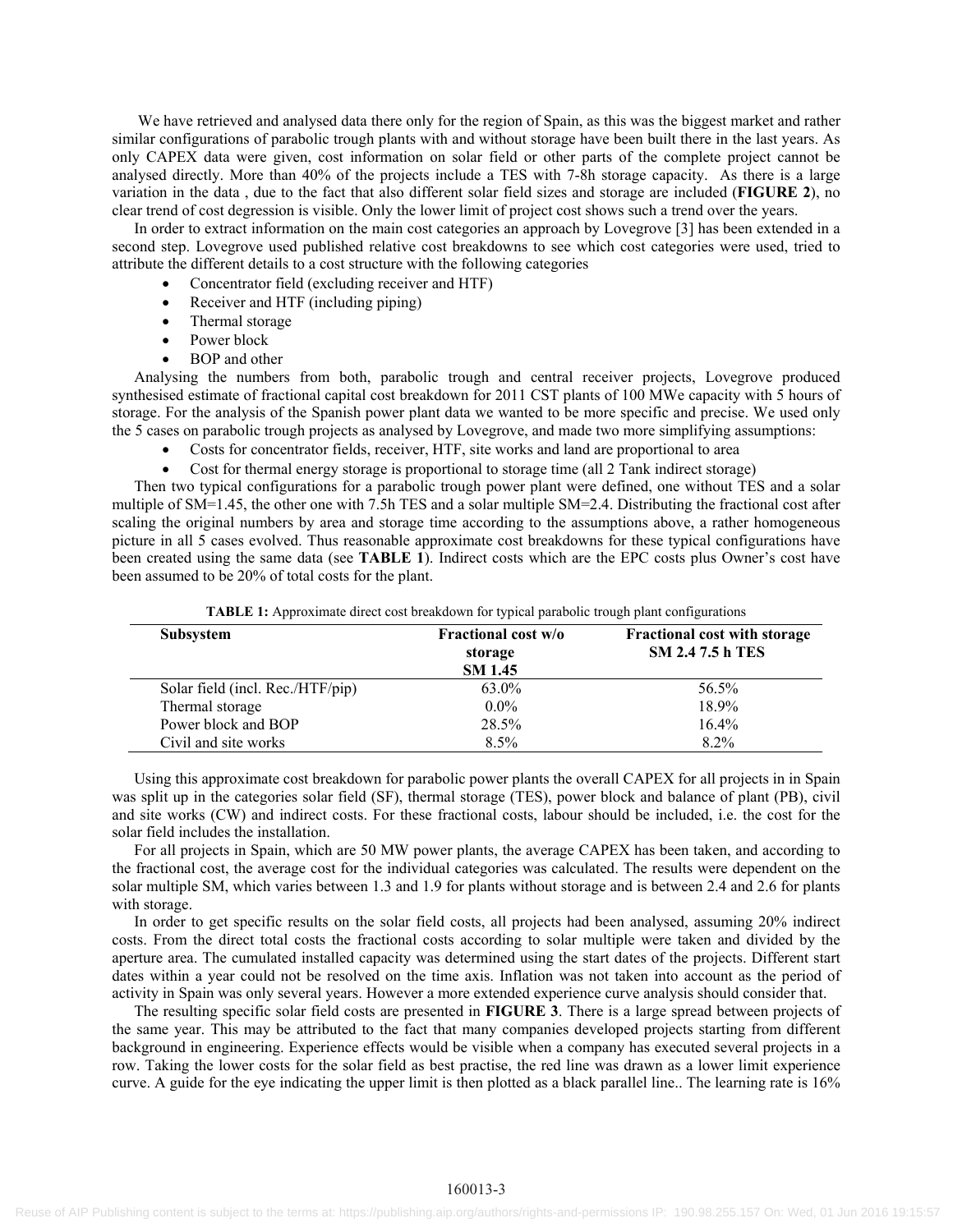for the lines shown (**FIGURE 3**). The problem in this approach is that for all cost categories the same learning rate is implicitly assumed. If one wants to analyse solar field alone, we also took only data for plants without thermal energy storage and assumed as an alternative a constant power block cost. This yielded similar specific solar field costs but a higher learning rate of 18% (**FIGURE 4**). This reflects similar experience from PV and low temperature solar thermal systems, that learning rates for systems are always a bit lower than for the collectors or modules.



**FIGURE 3:** Simplified evaluation of learning curve for specific solar field cost (collector incl. receivers, HTF, piping,) based on approximate CAPEX data for 38 Spanish Parabolic Trough plants with and without storage. (Learning rate is 16%, Progress ratio 0.84)



NB: blue circle: average cost for 3 GW - reference case

**FIGURE 4:** Simplified evaluation of learning curve for specific solar field cost (collector incl. receivers, HTF, piping,) based on approximate CAPEX data for 20 Spanish Parabolic Trough plants without storage under the assumption of identical power block cost (Resulting Learning rate is 18%, Progress ratio 0.82)

Due to the fractional cost breakdown the learning rates cannot be distinguished between categories such as power block and thermal energy storage. In any category a cost decrease can be seen, however it is not clear whether the progress is due to the total project management or some individual cost category. For prediction of system cost decrease in the future we therefore assume an overall learning rate of 16%. The same innovation rate should at least be possible in the case of concentrating collector fields. As a reference point for present cost we take the average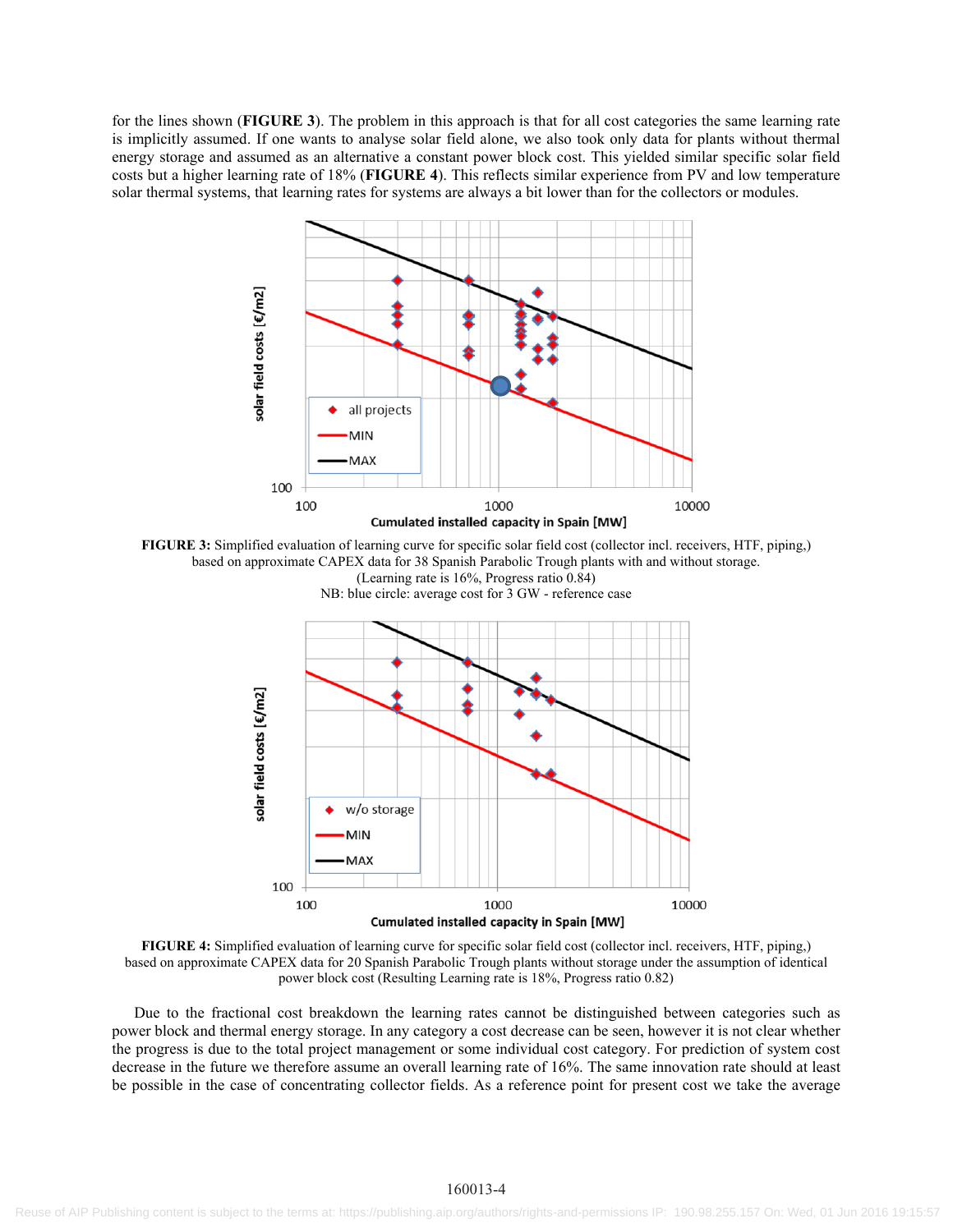cost numbers for a cumulated capacity of 3 GW as the world wide installations are beyond this level. For the solar field the value taken is represented by the blue circle in **FIGURE 3**. We determine the direct specific costs for the reference plant as the average of maximum and minimum curve – which border the majority of all cost data - at 3 GW cumulated capacity and present it in **TABLE 2.**

| <b>Subsystem</b>                 | Unit           | Reference (3 GW) |
|----------------------------------|----------------|------------------|
| Solar field (incl. Rec./HTF/pip) | $\epsilon/m^2$ | 254              |
| Thermal storage                  | E/kWh          | 40               |
| Power block and BOP              | E/kW           | 762              |
| Civil and site works             | $E/m^2$        |                  |

**TABLE 2:** Direct specific cost for reference plant 50 MW for cumulated capacity 3 GW

Using these data the complete project cost for a 100 MW solar power plant with and without storage TES has been calculated as an example. Indirect cost such as EPC cost, owners cost are included (**TABLE 3**)

| <b>Subsystem</b>                 | Cost w/o storage<br><b>SM 1.45</b><br>[Mio. $\epsilon$ ] | <b>Fractional cost with storage</b><br><b>SM 2.47.5 h TES</b><br>[Mio. $\epsilon$ ] |
|----------------------------------|----------------------------------------------------------|-------------------------------------------------------------------------------------|
| Solar field (incl. Rec./HTF/pip) | 162.6                                                    | 259.1                                                                               |
| Thermal storage                  | 0.0                                                      | 80.0                                                                                |
| Power block and BOP              | 76.2                                                     | 76.2                                                                                |
| Civil and site works             | 22.4                                                     | 35.7                                                                                |
| Indirect cost                    | 52.2                                                     | 90.2                                                                                |
| Total                            | 313.4                                                    | 541.2                                                                               |

**TABLE 3:** Total cost breakdown for reference 100 MW parabolic trough plant configurations  $(SM 1.45: 640000 \text{ m}^2 \text{ aperture}, SM2.4: 1020000 \text{ m}^2 \text{ aperture})$ 

Any other cost case with other combinations of storage and solar filed size could be similarly calculated. The values compare well with other cost estimations for different parabolic power plants (see e.g. [2,6,7]).



**FIGURE 5:** Comparison of specific cost data for a 100 MW parabolic trough plant (Source: SBP [7], SBC [6], IEA [2])

#### **FUTURE COST DEVELOPMENT**

How will costs develop in future? The learning rate for the conventional power block cost will probably be smaller in the beginning than for the specific innovative components of the solar field and the thermal energy storage, which is still under development. However supercritical cycles and other efficiency improvements might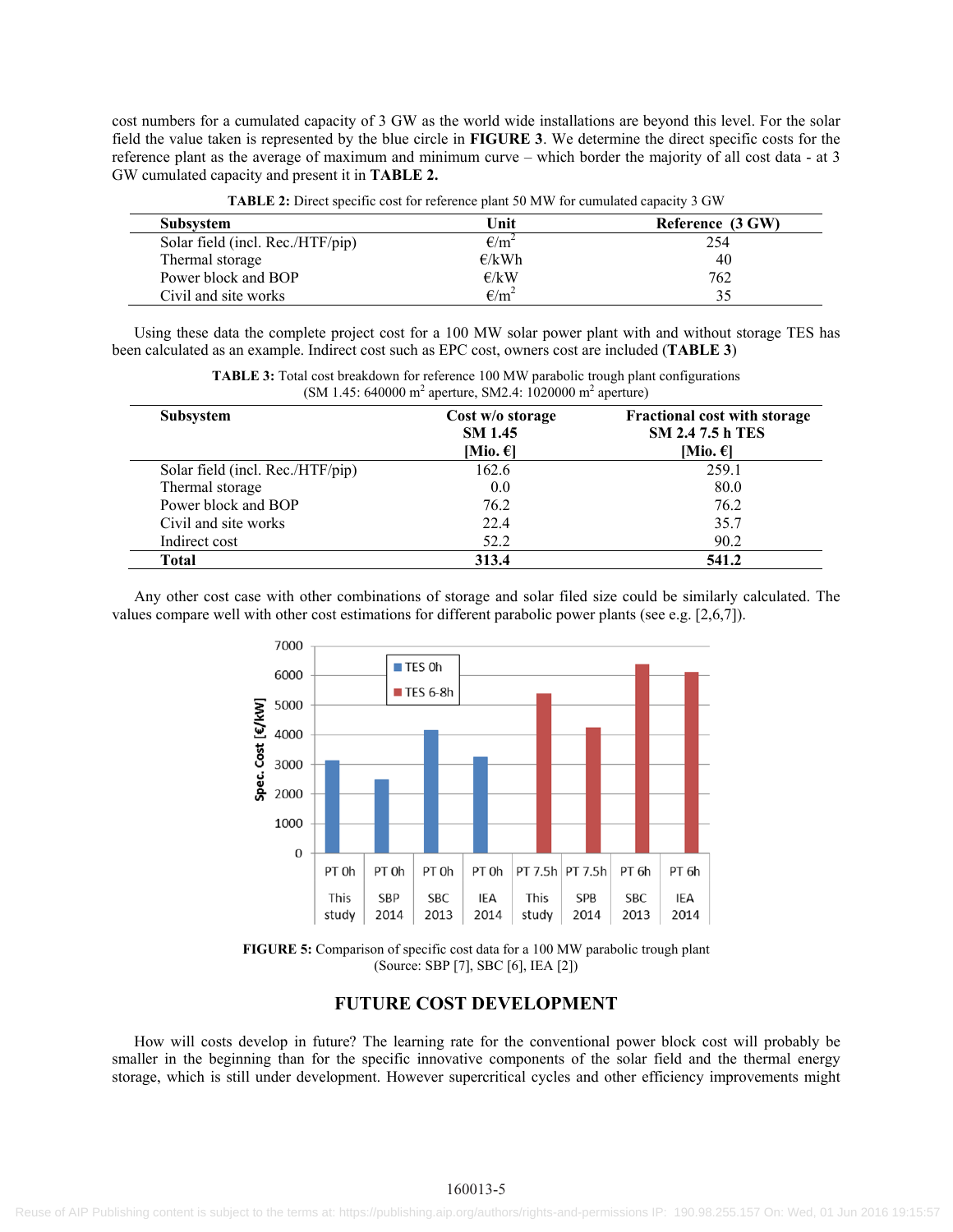also drive the costs down here. We assume therefore the following limits for learning rates for the four categories in order to show a development scenario.

| <b>Subsystem</b>                 | Upper limit | <b>Lower limit</b> |
|----------------------------------|-------------|--------------------|
| Solar field (incl. Rec./HTF/pip) | 20%         | 10%                |
| Thermal storage                  | 20%         | 10%                |
| Power block and BOP              | 10%         | $0\%$              |
| Civil and site works             | 10%         | 5%                 |

**TABLE 4:** Upper and lower assumed limits for the learning rates

Using these learning rates and the cost data of our reference plant defined in TABLE 3 we calculated the theoretical cost degression for plants with storage which are shown in the following figures:



**FIGURE 6:** Optimistic Scenario using maximum learning rates for all 3 main components Specific cost per kW for power plant with 7-8 h storage time



**FIGURE 7:** Pessimistic Scenario using minimum learning rates for all 3 main components Specific cost per kW for power plant with 7-8 h storage time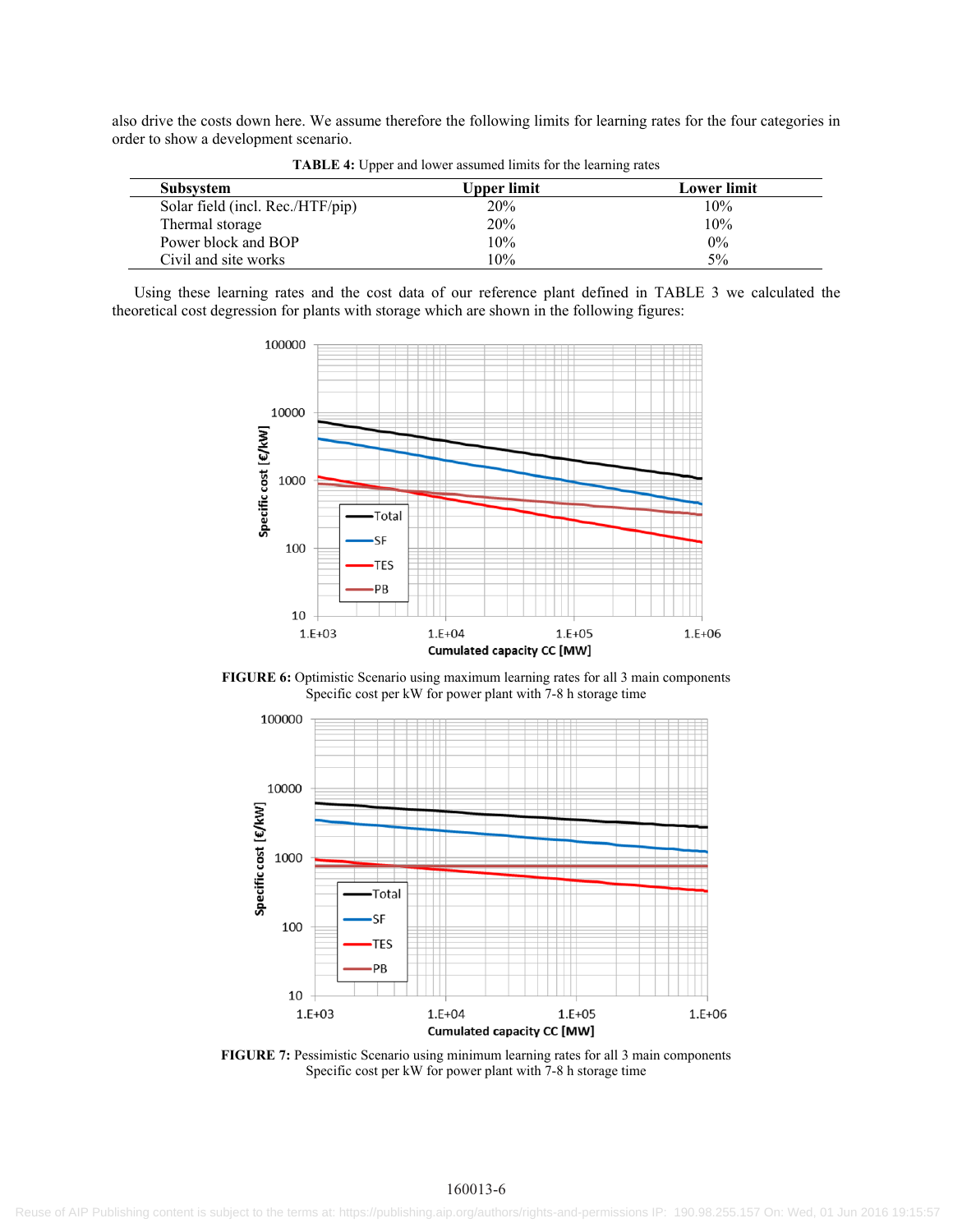According to **FIGURE 6** in near future reaching 10 GW installed capacity the cost should drop down to 3825  $E/KW$  CAPEX. The overall learning rate for the total cost is 17%. For 1000 GW installed the cost could drop down to 1000  $\epsilon$ /kW which seems to be unrealistic as power block cost alone today may exceed this value. It is a question whether e.g. more compact supercritical turbines will be a solution. Learning curves also will be limited by material cost as a lower limit. For a negative scenario using the lower limits of the learning rates, the corresponding numbers would be 4650  $\mathcal{C}/kW$  (10 GW) and 2750  $\mathcal{C}/kW$  (1000 GW).

However how fast will the market grow? That certainly depends on policies and removal of market barriers. Which growth can be assumed from historic development? Which growth would be required then when the IEA CSP Roadmap 2014 should be followed? If the market develops one might use a theory applied first to energy generation technologies by Marchetti in 1996 using the logistic function [8]. Taking the prediction of the IEA technology roadmap 2014 as guide we show the predicted growth over the years according to the logistic function in **FIGURE 8**.



**FIGURE 8:** Installed capacity for CSP according to the logistic function fitted to IEA Roadmap data and historic data After 2050 saturation is reached in this approach at about 1200 GW; repowering is not included in the data

The logistic function takes into account also the market penetration needs time for building capacities, that information sharing and distribution have to be developed. Certainly in the beginning also supporting policies are needed to reach the goals. But assuming a smooth development we arrive at the following numbers for cost and market size (**TABLE 5**), which are certainly optimistic and need some stimulation. Especially the short term goal for 2020 might be at stakes if markets stagnate. However one might also note that these numbers should not only reflect only parabolic trough power plants but the development of costs for all technologies, as the learning rate includes also changes in design of components and power plants. For example the Fresnel power plant in Rajasthan reaches also the 2010 cost level. Therefore it seems more likely that a time lag of 5 years may reflect better the development due to the stagnation of market in Spain.

| <b>TABLE 5:</b> Future cost and capacity development according to the optimistic (first value) and pessimistic scenario (second value) |  |
|----------------------------------------------------------------------------------------------------------------------------------------|--|
| and logistic curve in <b>FIGURE 8</b>                                                                                                  |  |

| Year | <b>Installed capacity</b><br>[GW] | <b>CSP 0h TES</b><br>I€/kWl | CSP 7.5h TES<br>J€/kWl |
|------|-----------------------------------|-----------------------------|------------------------|
| 2010 | 3.0                               | 3051                        | 5415                   |
| 2020 | 21.6                              | 1918 / 2491                 | 3053 / 4236            |
| 2030 | 143.0                             | 1300/2097                   | 1800/3406              |
| 2040 | 600.0                             | 1004/1866                   | 1223/2918              |
| 2050 | 1057.0                            | 915 / 1787                  | 1054 / 2753            |